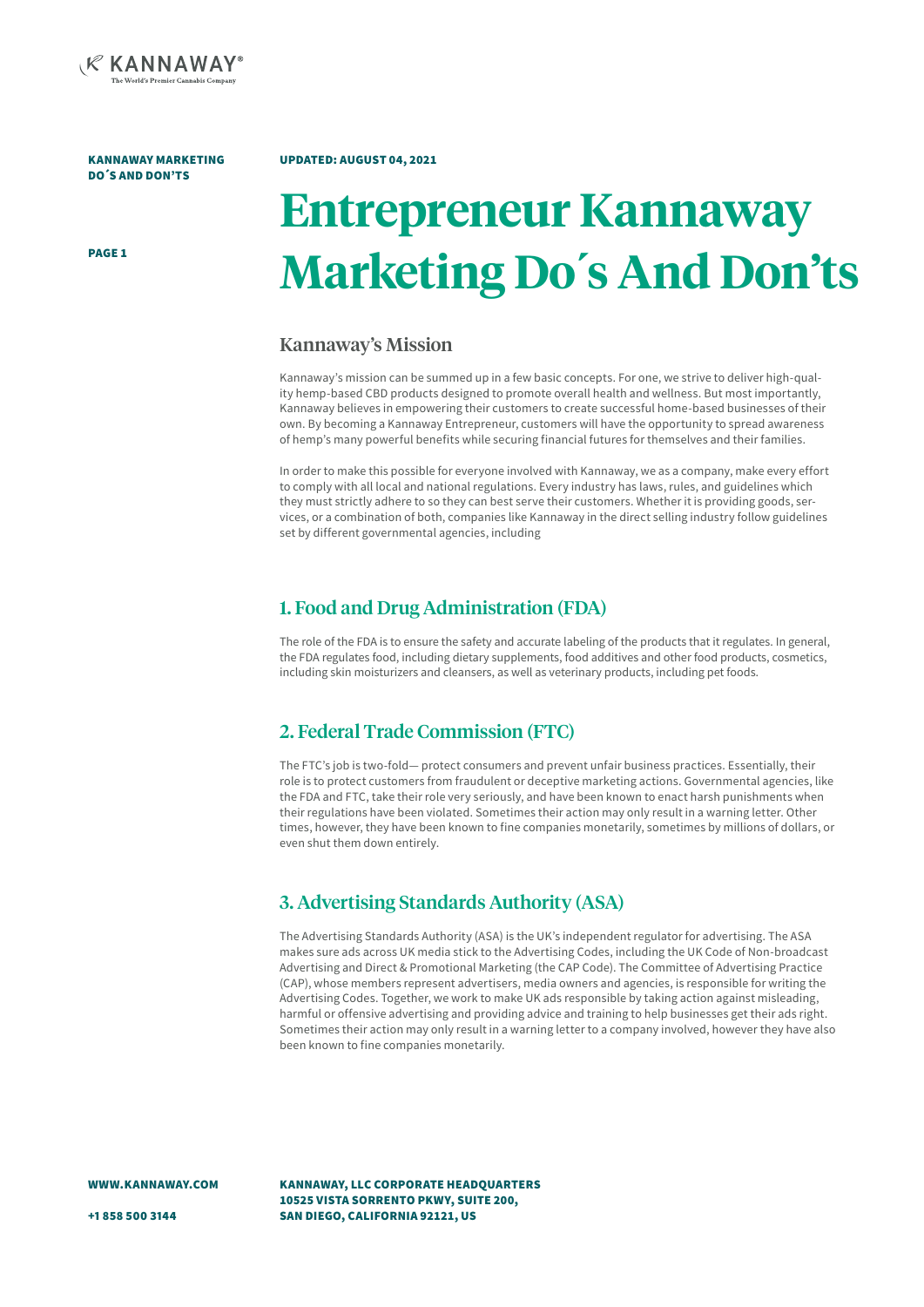

### UPDATED: AUGUST 04, 2021

### PAGE 2

# 4. Direct Selling Self-Regulatory Council (DSSRC)

DSSRC is the new Direct Selling Self-Regulatory Council, a third-party self-regulatory program founded by the Direct Selling Association (DSA) and to be administered by BBB National Programs, Inc. beginning on January 4, 2019.

The DSSRC will monitor the entire U.S. direct selling industry and will embody these principles: Clear industry standards on issues such as product and earning representations; Identification of relevant best practices from other self-regulatory models; Creation of a process that both monitors and enforces strict business principles; and Enacts measures to raise the bar of excellence for DSA members and the entire direct selling channel. The purpose of the DSSRC is to strengthen the direct selling industry with additional third-party, over- sight, as well as articulate clear principles based on established business ethics set forth for more than five decades by the DSA.

# What does this mean for Kannaway?

To avoid potential issues, we follow these guidelines with strict adherence. This is not only best for the company, but also for our customers and our Entrepreneurs. Because of this, Kannaway has a zero-tolerance policy when it comes to infractions of these rules. Any infringement will result in immediate termination.

Here's why: What you say doesn't affect only you, but it also affects everyone in the company and the company as a whole. One wrong word to the wrong person could shut down the business without warning. For example— CBD, the natural compound found in hemp oil, is not recognized for health benefits by the FDA. This means as a food, or dietary supplement, we cannot talk about any of the possible health benefits of CBD, whatsoever. That may seem strict, but we want to make sure we stay 100% compliant with the FDA at all times.

# Marketing Dos and Dont's

# 1. DO: Maintain customer condentiality.

Do not give information about one customer to another. Do not mention other customers' stories or their use of the products to other customers. For example—you may not say things like, "I have several cancer patients that I'm working with" or "My favorite client has MS and is using our products and loves them.' Statements like these breach HIPAA (Health Insurance Portability and Accountability Act) confidentiality and border on making medical claims.

# 2. DON'T: Make health or medical claims.

This is the number one rule you must abide by. You cannot talk about anything related to health and CBD to customers. This is the case whether it is in written communications, on your personal social media accounts, or in any public or private arena in which you are representing the company. The FDA and FTC take unlicensed medical claims, health claims, and quasi-medical advice very seriously.

They take it so seriously, in fact, that giving out medical or health-related advice or telling people that a product can, say, "cure epilepsy" could result in prison time (for you and possibly others) and a fine (to you specifically, the company, and others). At the very least, heavy fines and suspension of business may be levied by the FDA , ASA, DSSRC or FTC at any time and without warning.

WWW.KANNAWAY.COM

KANNAWAY, LLC CORPORATE HEADQUARTERS 10525 VISTA SORRENTO PKWY, SUITE 200, SAN DIEGO, CALIFORNIA 92121, US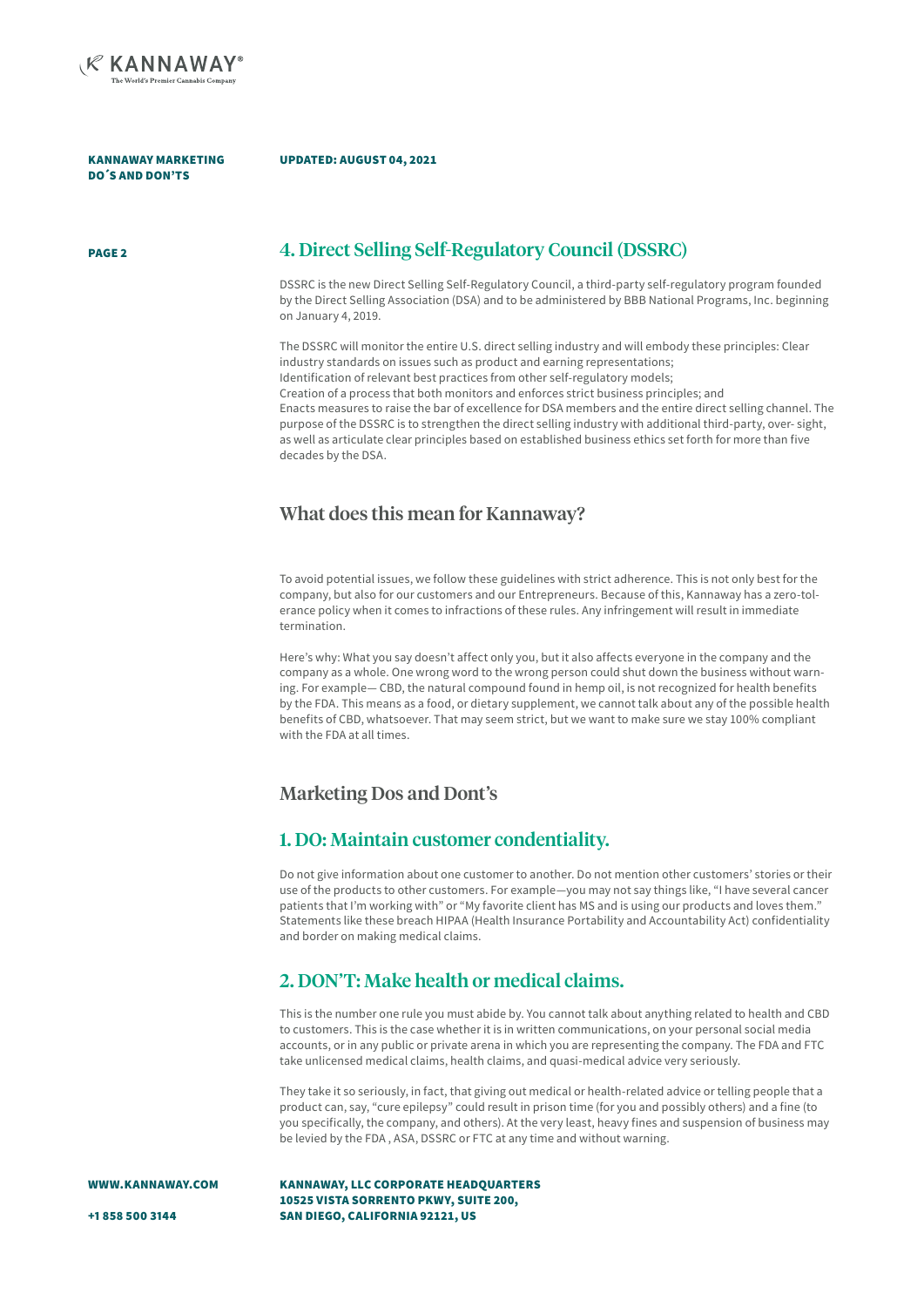

### UPDATED: AUGUST 04, 2021

### PAGE 3

DO: Refer to suggested use or suggested serving sizes.

#### DO:

Refer to overall health and wellness positively.

#### DO:

Suggest your customers conduct their own research.

### DO:

Suggest they try Kannaway products and see for themselves what they think.

#### DO NOT:

Refer to or discuss "dosage."

#### DO NOT:

Use any customer testimonials not approved by the company. Testimonials are considered to be the same thing to the FDA as making a health claim.

#### DO NOT:

Mention or refer to scientific studies or research AT ALL. This is classed as an associated claim.

### DO NOT:

Suggest any specific search terms with linking words (example— "CBD and cancer" or "CBD and epilepsy").

#### EXAMPLES OF IMPROPER CLAIM STATEMENTS INCLUDE:

- "CBD may help reduce the severity of seizures."
- "Our oil works for so many conditions, from epilepsy to cancer!"
- You can't use "weasel words" to get around this, either, and disclaimers don't work.

FOR EXAMPLE— *"Well, I can't say that CBD cures PTSD, but you should check out some studies online!"*

# 3. DON'T: Reference or cite any media.

This includes online research, academic or scientific journals, magazines, television specials, etc. For example, saying things like "If you saw Dr. Gupta's special on CNN…" is NOT ALLOWED.

# 4. DO: Speak to each customer the way the FDA, ASA, DSSRC or FTC recommend.

Bending or breaking the rules is never acceptable to the FDA , ASA, DSSRC and FTC, nor is it acceptable to us. The "if you do your own research, there's a lot of information out there" thing can seem really repetitive, but we cannot skirt laws and regulations. You have to be vague because of federal law, not because we don't want you to make a sale or help someone in need.

# 5. DON'T: Use an invalid username for your Kannaway account

Dont' use a username for your Kannaway account (which is also the name for your replicated Kannaway website) which may contain invalid characters or words such as profanity, medical terms, or locations. Please choose a different username to be compliant.

# 6. DON'T: Give medical advice or suggest treatment options.

While other supplement and natural product companies may bend the rules or push the envelope, Kannaway follows a strict compliance policy due to the controversial nature of CBD hemp oil. Here some basic guidelines that all Entrepreneurs must follow:

You absolutely cannot talk about the health or medical effects of CBD. Ever. If a customer is asking if our products can help their ailment, here's what you say— "I cannot give you medical advice, as I am not a doctor. But I suggest you conduct your own research and speak to your healthcare practitioner about your concerns." Here is some guidance on dos and don'ts:

WWW.KANNAWAY.COM

KANNAWAY, LLC CORPORATE HEADQUARTERS 10525 VISTA SORRENTO PKWY, SUITE 200, SAN DIEGO, CALIFORNIA 92121, US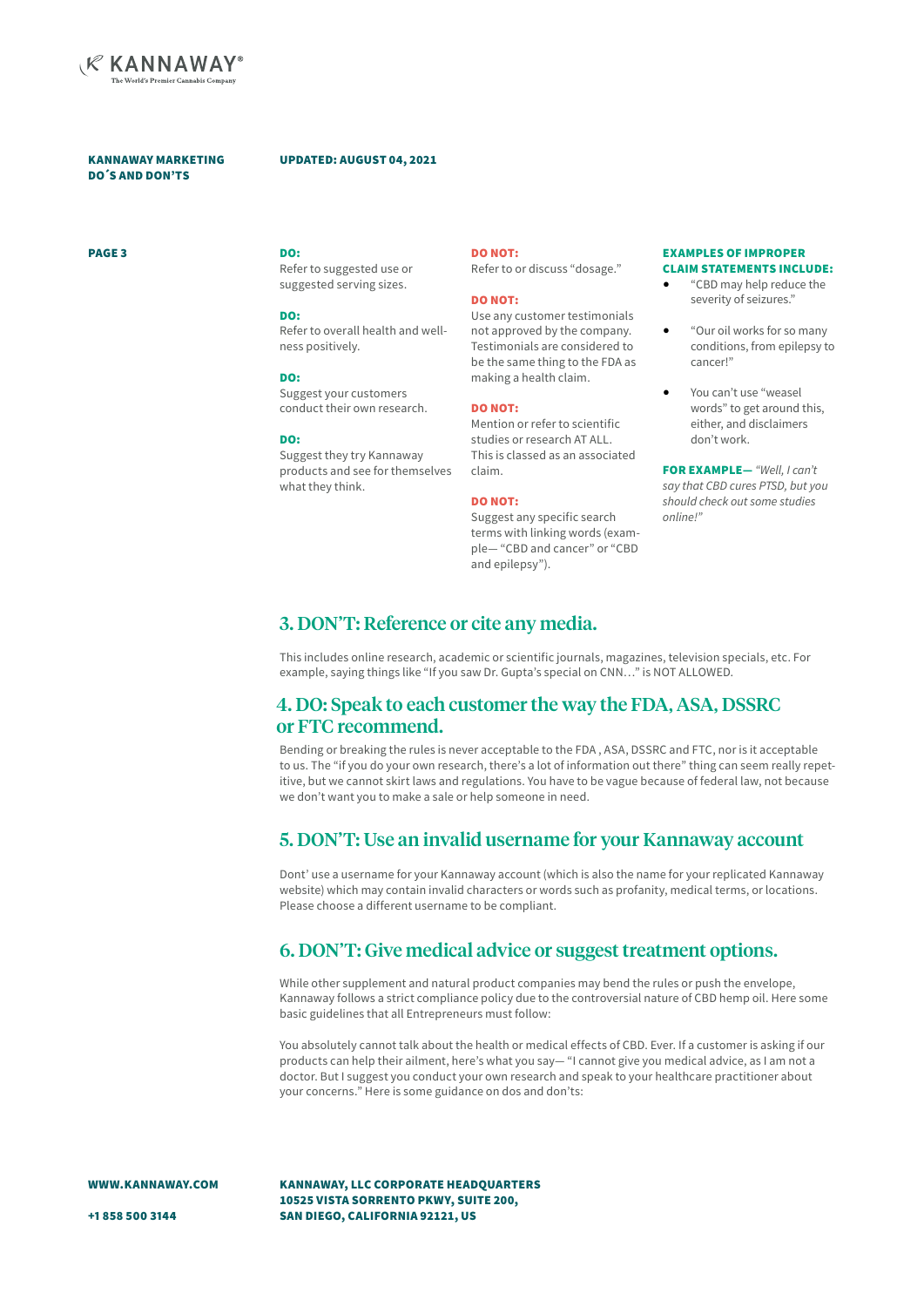

## UPDATED: AUGUST 04, 2021

PAGE 4

### DO:

Say "Our products are considered foods or nutritional supplements. Everyone is different, and so we encourage you to try what you feel comfortable with and see how it works for you."

## DO:

Refer to people as customers.

### DO:

Refer them to the product information for "suggested use."

#### DO:

Encourage your customers to do their own research on the terms they are curious about.

#### DO:

REMEMBER we are the leading company that has standardized, high-quality, CBD hemp oil products available globally. That's what makes us different from anyone else. The cannabis industry has notoriously inconsistent and hypocritical standards. Our founders spent years and millions of dollars to do this right, so that our customers can have the peace of mind they won't find from any other vendors.

#### DO NOT:

Refer to "treatments" or "dosage", and never say the word "CANCER". EVER. Period.

#### DO NOT:

Use the word "patient."

#### DO NOT:

Give dosage information or guidance. We have suggested serving sizes, and products that have varying amounts of CBD.

#### DO NOT:

TALK SPECIFICS ABOUT OUR PRODUCTS. Our products are considered food or nutritional supplements. They are not meant to treat specific ailments. They are not drugs.

#### DO NOT:

Lead customers to a conclusion! A "DISCLAIMER" IS NOT AN ACCEPTABLE excuse to say whatever you like. Saying things like "just between you and me" or "this is just my opinion" or "I know someone who's been cured of epilepsy, but the FDA restricts me on what I can say" or "this is off the record…" and variations of these themes are still making claims.

# Products

If you have a customer asking specifically about certain products, here are some suggestions for what you can say, and some things you absolutely cannot say:

# Cosmetics (e.g. Cannabis Beauty Defined, Salve, etc.)

#### DO:

Say "leaves skin feeling refreshed, hydrated, nourished, and radiant."

# DO:

Say "made with sustainable hemp oil."

#### DO:

Say "helps fight the appearance of wrinkles by promoting skin-firming collagen production."

### DO:

Say "promotes skin elasticity that delays the onset of wrinkles."

# DO:

Say "first-ever luxury beauty line featuring Kannaway's unique Ancient Asian Herbal formula herbal blends and CBD hemp oil."

WWW.KANNAWAY.COM

KANNAWAY, LLC CORPORATE HEADQUARTERS 10525 VISTA SORRENTO PKWY, SUITE 200, SAN DIEGO, CALIFORNIA 92121, US

#### DO NOT:

Say "cures acne" or "penetrates skin to cure damaged cells."

#### DO NOT:

Say "soothes eczema, psoriasis, diaper rash, and burns."

#### DO NOT:

Say "treats damaged skin."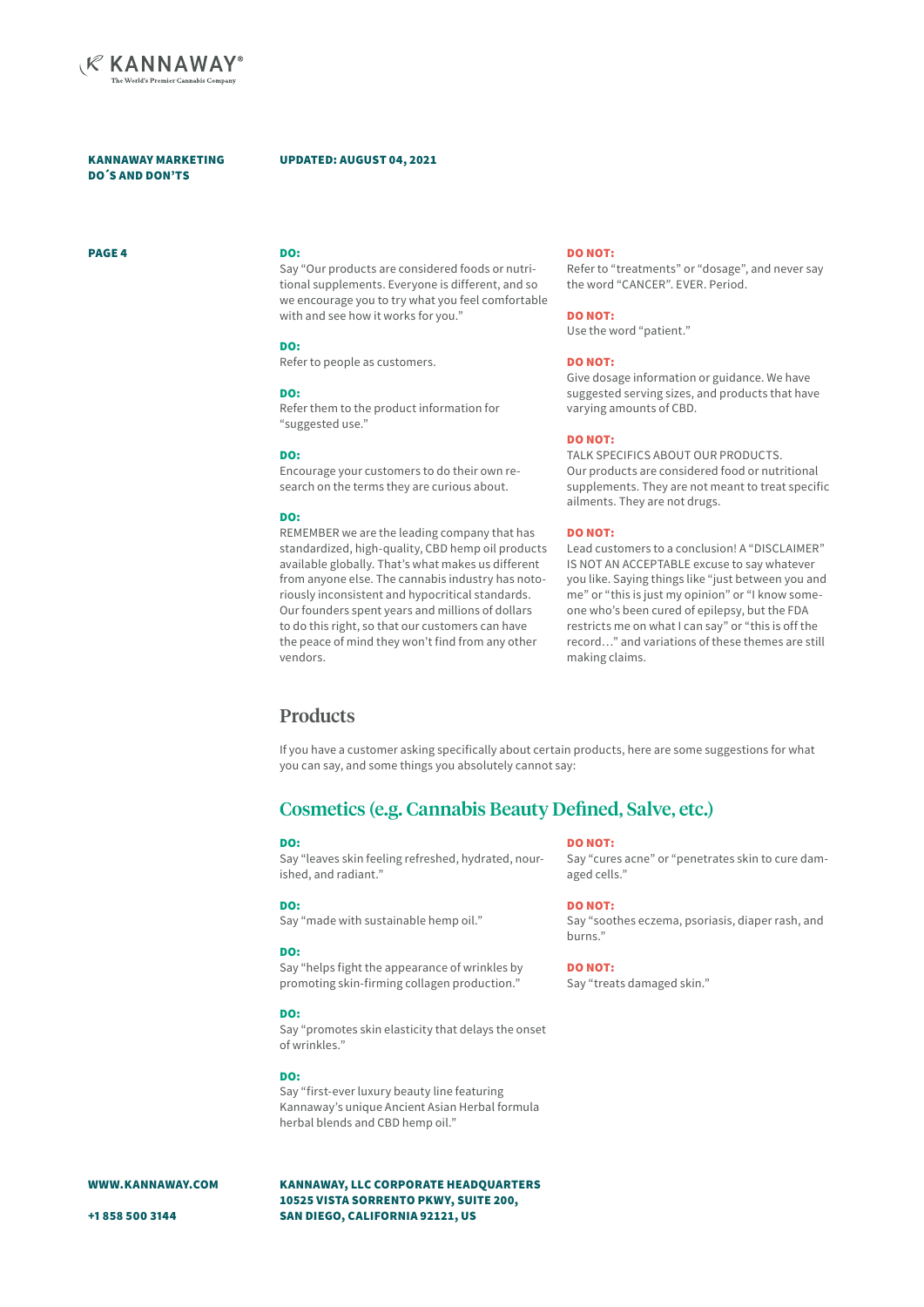

# UPDATED: AUGUST 04, 2021

PAGE 5

# Hemp Oil Supplements (e.g. Pure Gold, Gold Premium Oil, Gel Capsules, Hemp+ Oral Applicators)

### DO:

Say "broad-spectrum, filtered CBD hemp oil, extracted from the hemp plant and packaged pure with no other ingredients or additives."

#### DO:

Say "an excellent daily source of CBD, essential vitamins, minerals, fatty acids, fiber and protein, terpenes, flavonoids, and other trace cannabinoids."

### DO:

Say "invigorates your system while promoting overall Homeostasis."

#### DO:

Say "premium quality broad-spectrum hemp oil, with high concentration of CBD, enriched with vitamins D and E, can help you to stay active or unwind after a long day."

# Nutritionals (e.g. SuperGreens)

### DO:

Say: "formulated with more than 40 highly nutritious plant-based ingredients."

### DO:

Say "created using hemp protein and is infused with our proprietary Kannaway's unique Ancient Asian Herbal formula herbal blend."

### DO:

Say "naturally sweetened with stevia for a pure, nutritious green flavor."

# Vapors (e.g. Hemp + Vapes)

# DO:

Say"combines 100, 200 or 300 mg of CBD."

#### DO:

Say "made from hemp oil with sustainablysourced MCT oil."

### DO:

Say "flavored with organic terpenes for an allnatural botanical flavor."

# DO:

Say "come in three funtional flavours to best fit your body needs and lifestyle."

WWW.KANNAWAY.COM

KANNAWAY, LLC CORPORATE HEADQUARTERS 10525 VISTA SORRENTO PKWY, SUITE 200, SAN DIEGO, CALIFORNIA 92121, US

### DO NOT:

Say "the following are some of the many ailments CBD oil can potentially be therapeutic for…"

### DO NOT:

Say "excellent results for a traumatic brain injury or epilepsy."

#### DO NOT:

Say "CBD may be effective in treating tumors from cancer."

#### DO NOT:

Say "contains acai which is reported to help maintain healthy cholesterol levels in the normal range."

#### DO NOT:

Say "made with maca, which helps women with menstrual pain."

DO NOT: Say "use in management of obesity."

DO NOT: Say "improves blood pressure."

# DO NOT:

Say "scientific research by doctors shows that…."

#### DO NOT:

Say "cannabis plant, enriched with CBD, can be used for treating diseases like…"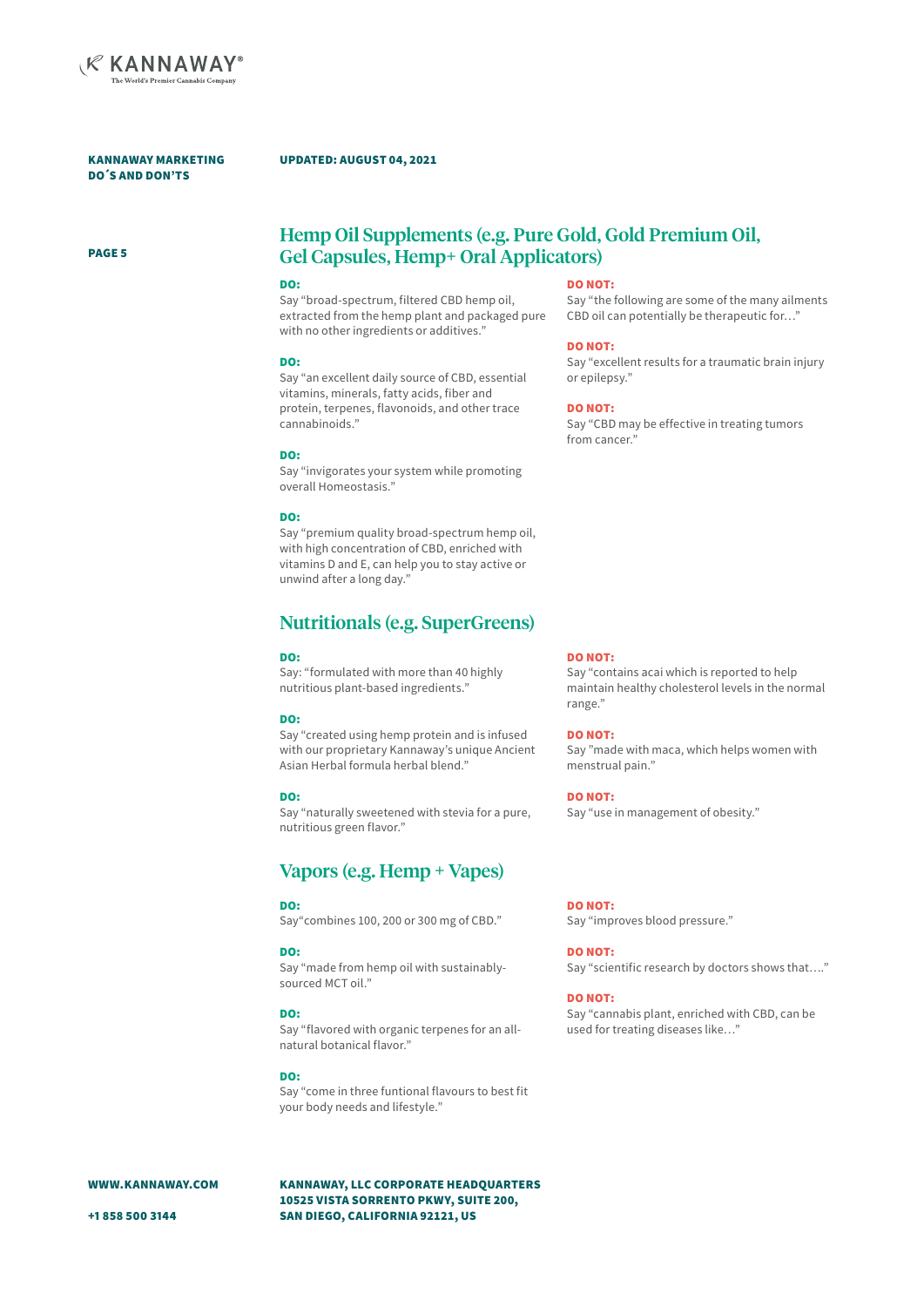

# UPDATED: AUGUST 04, 2021

**PAGE 6** We know that all this information can feel a bit overwhelming, but know this is all in place to protect you first and foremost. You're part of a new industry that's helping thousands of people and has the potential to help millions more. Being compliant gives us the opportunity to bring CBD to the rest of the country and the world. We are hopeful that more reputable studies and increased acceptance of cannabis will push along FDA, ASA and FTC reviews in the near future. For now, however, we believe we have the greatest product in the world. We just have to be very careful with how we talk about it!

# What can I say?

# Quality Assurance From Soil to Sale

After all of that heavy stuff about compliance and health claims, you should know that there are plenty of selling points that you can talk about that don't involve making claims.

Here are just some of the great points about our CBD oil and our products:

- Our hemp is grown without pesticides, herbicides, and chemical fertilizers.
- Our hemp is also non-GMO and sustainably grown on generational family farms in the Nethelands.
- We have a very reliable and fully-legal distribution system.
- We process our hemp using proprietary growing and harvesting methods which retain all the natural hemp constituents (like chlorophyll) and yield incredibly high levels of pure hemp-based CBD in our hemp oil.
- • Every batch of our CBD hemp oil is processed in state-of-the-art labs. It's tested for contaminants and purity, and is batched so that the natural CBD levels are as consistent as possible for a natural plant constituent. This is UNHEARD OF in the cannabis industry and, in many cases, the natural supplement industry.
- • We disclose our natural variations in CBD content, so customers always know how much CBD (in milligrams) they're getting in their hemp oil. Most supplement companies don't disclose the natural variations in their products.

# More Information

# CBD from hemp?

Here's an important point about CBD from hemp, a point that's crucial to why we're in business. You may hear arguments that say CBD from hemp is inferior, that it should come from cannabis grown for "medicinal purposes." Here's the truth on the matter:

We choose to get our CBD from hemp oil not only because hemp oil is a legal import – and therefore many millions more people can have access to CBD – but also because hemp is comprised of cannabinoid ratios that most closely approximate the ratios that are found when cannabis grows wild in nature. CBD is CBD and THC is THC – and hemp and marijuana are both cannabis, so you're getting the same compounds no

WWW.KANNAWAY.COM

KANNAWAY, LLC CORPORATE HEADQUARTERS 10525 VISTA SORRENTO PKWY, SUITE 200, SAN DIEGO, CALIFORNIA 92121, US